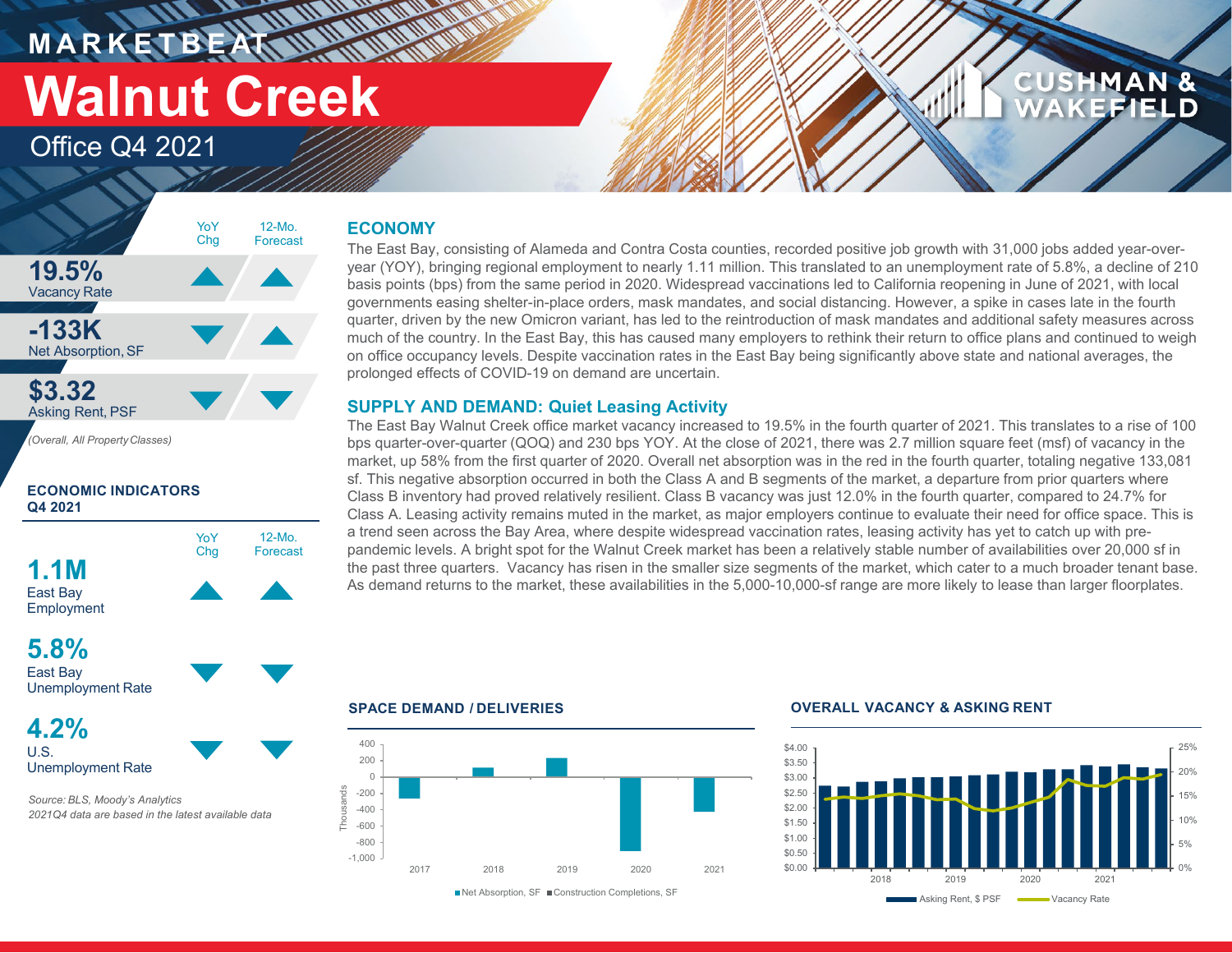## **M A R K E T B E AT** Office Q4 2021 **Walnut Creek**

#### **PRICING: Asking Rents Decrease**

Asking rents in East Bay Walnut Creek declined slightly for the second consecutive quarter, closing at \$3.32 per square foot (psf) on a monthly full-service basis, down \$0.04 from the previous quarter and down \$0.10 YOY. After rising for much of the past two years, Class A asking rents for the market recorded a decline, closing at \$3.46 psf, down \$0.02 from the third quarter. Despite rising vacancy, the market has yet to record a significant change in pricing. Landlords have been hesitant to drop asking rates and instead have increased concessions like free rent to entice tenants without lowering their basis. Downtown Walnut Creek continued to have the highest direct Class A asking rent at \$4.98 psf. With limited leasing activity expected over the next few quarters, asking rents for Walnut Creek are expected to remain flat or move slightly lower.

#### **Sales**

Investment activity picked up in the East Bay Walnut Creek market, with the most notable sale this quarter being Maximus' sale of Montego Ridge, a three building, 123,000-sf office campus. Henghou Investment Holding purchased the vacant office buildings for \$20 million or \$163 psf. An additional five properties over 10,000 sf traded hands this quarter, marking a significant uptick from the prior quarter. Investment activity in 2022, particularly for larger Class A buildings, will hinge on tenants returning to the office and vacancy stabilizing.

#### **Look Ahead**

The East Bay Walnut Creek market has been overshadowed over the past decade by larger metros like Oakland and San Francisco. However, with many employees becoming wary of public transit and shedding commute times to work from home, there is an opportunity for suburban markets to capture new tenant demand. Companies may look to suburban areas such as Walnut Creek for office space closer to where many of their employees live. This idea of a decentralized hub and spoke office system offers increased convenience to would be commuters, while still providing a collaborative, in-person office experience. Widespread adoption of this trend would have a positive impact on the East Bay Walnut Creek market, which tends to cater to smaller requirements under 20,000 sf.

#### **Outlook**

- Rents closed at \$3.32 psf, declining by \$0.04 during the quarter. They are likely to remain flat or decline modestly into 2022 as the market moves into recovery mode.
- Vacancy saw a rise over the third quarter to close at 19.5% and is expected to remain elevated, alongside sluggish leasing activity.
- Walnut Creek has the potential to benefit from companies moving some operations from San Francisco and Oakland as there is a desire to have strategic offices to accommodate suburban-based employees.

#### **SUBMARKET ASKING RENT**



**CUSHMAN &** 

#### **ASKING RENT COMPARISON**



#### **AVAILABILITIES BY SIZE SEGMENT**

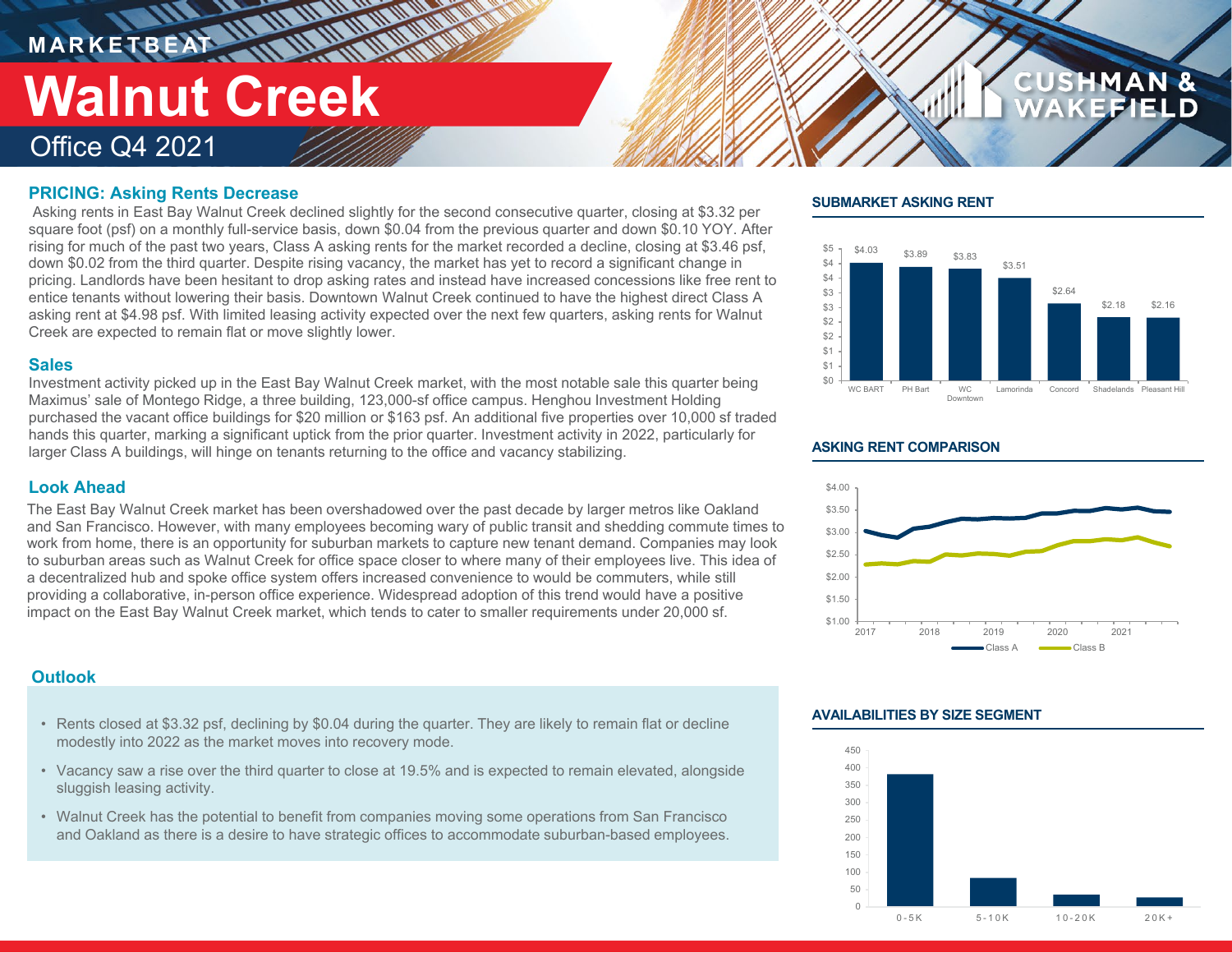# **MARKETBEAT IN IN IN IN IN IN IN Walnut Creek**

### Office Q4 2021

#### **MARKET STATISTICS**

| <b>SUBMARKET</b>             | <b>INVENTORY</b><br>(SF) | <b>SUBLET VACANT</b><br>(SF) | <b>DIRECT VACANT.</b><br>(SF) | <b>OVERALL</b><br><b>VACANCY RATE</b> | <b>CURRENT QTR</b><br><b>OVERALL NET</b><br><b>ABSORPTION</b> | <b>YTD OVERALL</b><br><b>ABSORPTION (SF)</b> | <b>YTD LEASING</b><br><b>ACTIVITY (SF)</b> | <b>UNDER CNSTR</b><br>(SF) | <b>OVERALL AVG</b><br><b>ASKING RENT</b><br>(ALL CLASSES)* | <b>OVERALL AVG</b><br><b>ASKING RENT</b><br>(CLASS A)* |
|------------------------------|--------------------------|------------------------------|-------------------------------|---------------------------------------|---------------------------------------------------------------|----------------------------------------------|--------------------------------------------|----------------------------|------------------------------------------------------------|--------------------------------------------------------|
| Concord                      | 4,518,312                | 122,783                      | 650,471                       | 17.1%                                 | $-60,836$                                                     | $-178,318$                                   | 121,522                                    |                            | \$2.64                                                     | \$2.68                                                 |
| Pleasant Hill                | 553,572                  | 25,199                       | 43,283                        | 12.4%                                 | $-26,439$                                                     | $-11,689$                                    | 9,555                                      |                            | \$2.16                                                     | \$2.08                                                 |
| <b>WC Pleasant Hill BART</b> | 1,676,561                | 143.244                      | 332,921                       | 28.4%                                 | $-7,121$                                                      | $-30,568$                                    | 54,537                                     |                            | \$3.89                                                     | \$4.00                                                 |
| <b>WC Downtown</b>           | 1,905,551                |                              | 279,026                       | 14.6%                                 | $-22.374$                                                     | $-37.479$                                    | 180,668                                    |                            | \$3.83                                                     | \$4.98                                                 |
| <b>WC BART Area</b>          | 2.343.146                | 76,545                       | 631,467                       | 30.2%                                 | $-13.916$                                                     | $-28,132$                                    | 188,905                                    |                            | \$4.03                                                     | \$4.06                                                 |
| <b>WC Shadelands</b>         | 1.741.328                | 10,941                       | 284,668                       | 17.0%                                 | $-6,249$                                                      | $-28,997$                                    | 27.775                                     |                            | \$2.18                                                     | \$2.25                                                 |
| Lamorinda                    | 1.160.114                | 8.876                        | 97,908                        | 9.2%                                  | 3,854                                                         | $-222$                                       | 31,252                                     |                            | \$3.51                                                     | \$3.50                                                 |
| <b>Walnut Creek Totals</b>   | 13.898.584               | 387,588                      | 2.319.744                     | 19.5%                                 | $-133.081$                                                    | $-315,405$                                   | 614.214                                    |                            | \$3.32                                                     | \$3.46                                                 |

**CUSHMAN &<br>WAKEFIELD** 

*\*Rental rates reflect full service asking*

#### **KEY LEASE TRANSACTIONS Q4 2021**

| <b>PROPERTY</b>          | <b>SUBMARKET</b>    | <b>TENANT</b>              | <b>RSF</b> | <b>TYPE</b> |
|--------------------------|---------------------|----------------------------|------------|-------------|
| 1340 Treat Blvd.         | <b>Walnut Creek</b> | Undisclosed                | 22,743     | New Lease   |
| 2121 N. California Blvd. | <b>Walnut Creek</b> | <b>Kinders</b>             | 17,000     | New Lease   |
| 2175 N. California Blvd. | <b>Walnut Creek</b> | Moffatt & Nichol           | 12,114     | New Lease   |
| 2033 N. Main St.         | <b>Walnut Creek</b> | Bremer Whyte Brown O'Meara | 7,184      | New Lease   |

*\*Renewals not included in leasing statistics*

#### **KEY SALES TRANSACTIONS Q4 2021**

| <b>PROPERTY</b>     | <b>SUBMARKET</b>    | <b>SELLER / BUYER</b>                   |         | <b>PRICE/S PSF</b> |
|---------------------|---------------------|-----------------------------------------|---------|--------------------|
| Montego Ridge       | <b>Walnut Creek</b> | Maximus / Henghou Investment Holding    | 122,821 | \$20.0M / \$163    |
| 3100 Oak Road       | <b>Walnut Creek</b> | Lane Partners / Ridge Capital Investors | 50,000  | \$9.5M / \$190     |
| 2300 Stanwell Drive | Concord             | Lawrence Jacobs / Douglas Manful        | 21,600  | \$5.6M / \$257     |